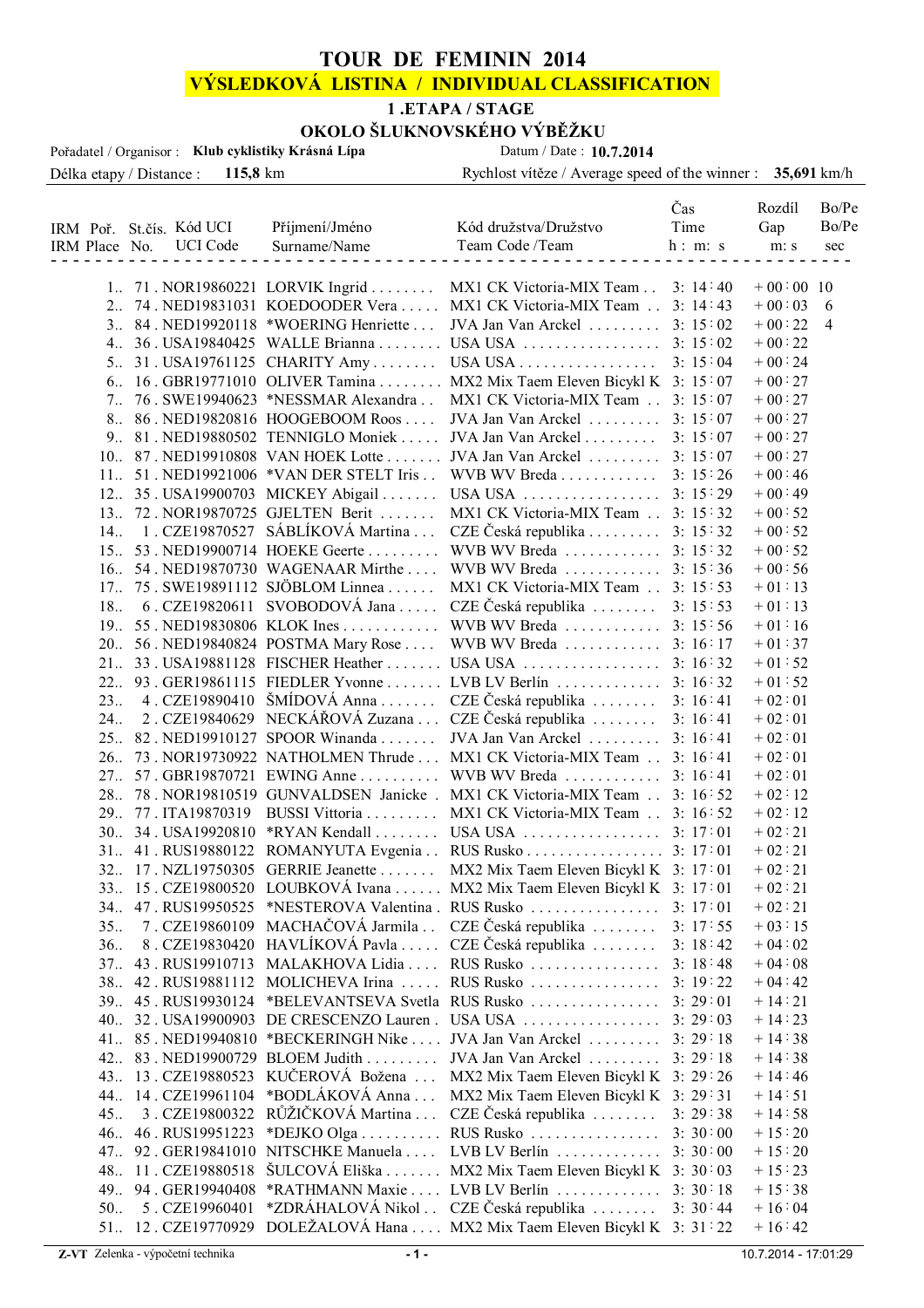|                                                                                                    |  |  | 53. 52. NED19911107 OUDMAN Hilde WVB WV Breda 3: 31:52 $+17:12$  |  |  |
|----------------------------------------------------------------------------------------------------|--|--|------------------------------------------------------------------|--|--|
| AB.                                                                                                |  |  | $\therefore$ 91. GER19930730 *GENTH Rosa  LVB LV Berlín          |  |  |
| AB                                                                                                 |  |  | $\therefore$ 95. GER19800724 DÖRING Janine  LVB LV Berlín        |  |  |
| <b>DNS</b>                                                                                         |  |  | 18. SVK19760202 KESEG STEVKOVA Jank MX2 Mix Taem Eleven Bicykl K |  |  |
| Uvedené časy jsou bez bonifikací a penalizací./ All times are without bonifications and penalties. |  |  |                                                                  |  |  |

Nombre de partans/Number of starters/Počet startujících : 55

Coureurs hors délai/Riders finishing out of time limit/Počet závodníků po limitu : 0

Coureurs ayant abandonné/Riders abandoning the Race /Počet vzdalých závodníků : 2

| AB=Abandon/Did not finish/Vzdal                     | DNS=Non partant/ Did not Start/Nenastoupil na start |
|-----------------------------------------------------|-----------------------------------------------------|
| DQ=Disqualifié/Disqualified/Diskvalifikace          | DOP=Dopage/Doping/Doping                            |
| OTL=Hors délai/Outside Time Limit/Po časovém limitu | *=Moins de 23/Under 23/Do 23 let                    |

# **BODOVACÍ SOUTĚŽ v / INDIVIDUAL POINTS COMPETITION in : 1 . ETAPĚ / STAGE**

|   |     | Poř. St.čís. Příjmení / Jméno<br>Place No. Surname / Name | Body            |    |      | Poř. St.čís. Příjmení / Jméno<br>Place No. Surname / Name | Body<br>Points |
|---|-----|-----------------------------------------------------------|-----------------|----|------|-----------------------------------------------------------|----------------|
|   |     | 71 LORVIK Ingrid 25                                       |                 |    | -81  |                                                           |                |
|   | 74  |                                                           | 20              | 10 |      | 87 VAN HOEK Lotte                                         | -6             |
|   | 84  | *WOERING Henriette $\ldots \ldots \ldots$ 16              |                 | 11 | 51   | $*VAN$ DER STELT Iris $\ldots \ldots$                     |                |
| 4 | 36. | WALLE Brianna 14                                          |                 | 12 | 35   | MICKEY Abigail                                            |                |
|   |     | 31 CHARITY Amy $12$                                       |                 | 13 | 72   | GJELTEN Berit                                             |                |
| 6 | 16. | OLIVER Tamina                                             | $\overline{10}$ |    | 14 1 | SÁBLÍKOVÁ Martina                                         |                |
|   | 76  | *NESSMAR Alexandra $\ldots$                               | 9               | 15 | 53   | HOEKE Geerte                                              |                |
|   | 86. | HOOGEBOOM Roos                                            |                 |    |      |                                                           |                |

## **DRUŽSTVA v / TEAMS CLASSIFICATION in : 1 . ETAPĚ / STAGE**

| Poř. Kód družstva/Družstvo<br>Place Team code / Team | $\cos$<br>Time<br>h: m: s | Rozdíl<br>Gap<br>m: s | Poř. Kód družstva/Družstvo<br>Place Team code / Team | Cas<br>Time<br>h: m: s | Rozdíl<br>Gap<br>m: s |
|------------------------------------------------------|---------------------------|-----------------------|------------------------------------------------------|------------------------|-----------------------|
| 1. MX1 CK Victoria-MIX Team $9: 44:30 + 00:00$       |                           |                       | 5. CZE Česká republika  9:48:06 + 03:36              |                        |                       |
| 2. JVA Jan Van Arckel 9:45:16                        |                           | $+00:46$              | 6. MX2 Mix Taem Eleven Bicykl 9:49:09                |                        | $+04:39$              |
| $3. USA USA$ 9: 45:35                                |                           | $+01:05$              | 7. RUS Rusko 9: 52:50                                |                        | $+08:20$              |
| 4. WVB WV Breda 9: 46:34                             |                           | $+02:04$              | 8. LVB LV Berlín 10: 16:50                           |                        | $+32:20$              |

#### **RYCHLOSTNÍ PRÉMIE v / INTERMEDIATE SPRINTS in : 1 . ETAPĚ / STAGE**

| Varnsdorfr 14km |                                                 |  |  | Mikulášovice 52km                                                                              |
|-----------------|-------------------------------------------------|--|--|------------------------------------------------------------------------------------------------|
|                 |                                                 |  |  | 1  8 HAVLÍKOVÁ Pavla  CZE Česká republ 3 b   1  81 . TENNIGLO Moniek  . JVA Jan Van Arckel 3 b |
|                 |                                                 |  |  | 2. 36 WALLE Brianna  USA USA  2 b   2. 2. NECKÁŘOVÁ Zuzana  CZE Česká republik 2 b             |
|                 |                                                 |  |  | 3 . 81 TENNIGLO Moniek JVA Jan Van Arc 1 b   3 . 33 . FISCHER Heather USA USA 1 b              |
|                 | Velký Šenov 71km                                |  |  |                                                                                                |
|                 | 1  81 TENNIGLO Moniek  JVA Jan Van Arc 3 b      |  |  |                                                                                                |
|                 | 2  16 OLIVER Tamina  MX2 Mix Taem E 2 b $\vert$ |  |  |                                                                                                |
|                 | 3  47 *NESTEROVA Valentina RUS Rusko  1 b       |  |  |                                                                                                |

#### **VRCHAŘSKÉ PRÉMIE v / MOUNTAIN PRIME in : 1 . ETAPĚ / STAGE**

| Jiříkov 30km                                                       | Lobendava 65km |                                                                                                |  |  |  |
|--------------------------------------------------------------------|----------------|------------------------------------------------------------------------------------------------|--|--|--|
|                                                                    |                | 1  1 SÁBLÍKOVÁ Martina  CZE Česká republ 5 b   1  1. SÁBLÍKOVÁ Martina  CZE Česká republik 5 b |  |  |  |
| 2  71 LORVIK Ingrid  MX1 CK Victoria 3 b                           |                | $2 \ldots 31$ . CHARITY Amy USA USA 3 b                                                        |  |  |  |
| $3 \dots 86$ HOOGEBOOM Roos  JVA Jan Van Arc $2 b$                 |                | 3  86 . HOOGEBOOM Roos  JVA Jan Van Arckel 2 b                                                 |  |  |  |
| 4 $\ldots$ 36 WALLE Brianna $\ldots$ USA USA $\ldots$ 1 b          |                | 4  71 . LORVIK Ingrid  MX1 CK Victoria- 1 b                                                    |  |  |  |
| Vápenka 113km                                                      |                |                                                                                                |  |  |  |
| 1  71 LORVIK Ingrid  MX1 CK Victoria $5 b$                         |                |                                                                                                |  |  |  |
| 2  74 KOEDOODER Vera  MX1 CK Victoria 3 b                          |                |                                                                                                |  |  |  |
| $3 \dots 31$ CHARITY Amy USA USA 2 b                               |                |                                                                                                |  |  |  |
| 4 $\ldots$ 36 WALLE Brianna $\ldots$ USA USA $\ldots$ 1 b $\vdots$ |                |                                                                                                |  |  |  |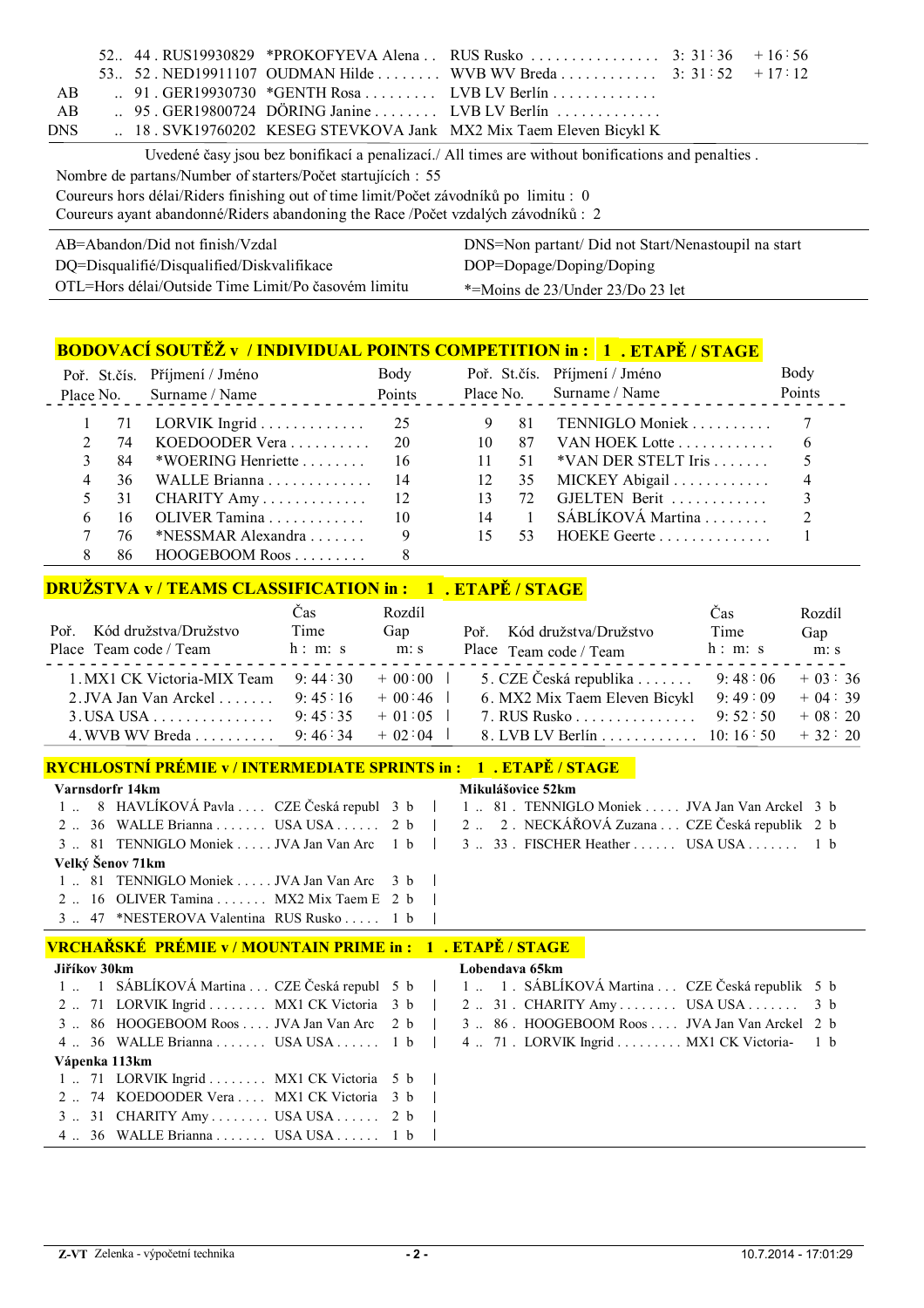## **CELKOVÉ VÝSLEDKY po / GENERAL CLASSIFICATION 1 . ETAPĚ / STAGE after :**

|                                           |                               | <u>CELINOVE VIBLEDINI PO / GENENAL CLABBIFICATION ARRI . I , ETALE / STAGE</u><br>Rychlost vítěze / Average speed of the winner : 35,692 km/h |         |              |                 |
|-------------------------------------------|-------------------------------|-----------------------------------------------------------------------------------------------------------------------------------------------|---------|--------------|-----------------|
| Celková délka / Total Distance : 115,8 km |                               |                                                                                                                                               |         |              |                 |
|                                           |                               |                                                                                                                                               | Čas     | Rozdíl       |                 |
| Kód UCI<br>Poř. St.čís.                   | Příjmení/Jméno                | Kód družstva/Družstvo                                                                                                                         | Time    | Gap          | Bo/Pe           |
| <b>UCI</b> Code<br>Place No.              | Surname/Name<br>$\frac{1}{2}$ | Team Code /Team                                                                                                                               | h: m: s | m: s         | sec             |
|                                           |                               | 1. 71. NOR19860221 LORVIK Ingrid  MX1 CK Victoria-MIX Team  3: 14:30                                                                          |         | $+ 00.00 10$ |                 |
| 74. NED19831031<br>$2$ .                  |                               | KOEDOODER Vera MX1 CK Victoria-MIX Team                                                                                                       | 3:14:37 | $+ 00:07$    | 6               |
| 3. 84. NED19920118                        |                               | *WOERING Henriette  JVA Jan Van Arckel  3: 14:58                                                                                              |         | $+ 00:28$    | $\overline{4}$  |
| 36. USA19840425<br>4 <sub>1</sub>         |                               |                                                                                                                                               | 3:15:00 | $+ 00:30$    | $\overline{2}$  |
| 81. NED19880502<br>5 <sub>1</sub>         |                               | TENNIGLO Moniek  JVA Jan Van Arckel  3: 15:00                                                                                                 |         | $+ 00:30$    | $7\phantom{.0}$ |
| 31. USA19761125<br>6.                     |                               | CHARITY Amy USA USA                                                                                                                           | 3:15:04 | $+ 00:34$    |                 |
| 16. GBR19771010<br>7.                     |                               | OLIVER Tamina MX2 Mix Taem Eleven Bicykl Kří                                                                                                  | 3:15:05 | $+ 00:35$    | 2               |
| 8 <sup>1</sup><br>76. SWE19940623         |                               | *NESSMAR Alexandra MX1 CK Victoria-MIX Team                                                                                                   | 3:15:07 | $+ 00:37$    |                 |
| 86. NED19820816<br>9 <sub>1</sub>         |                               | HOOGEBOOM Roos JVA Jan Van Arckel 3: 15:07                                                                                                    |         | $+ 00:37$    |                 |
| 87. NED19910808<br>10 <sub>1</sub>        |                               | VAN HOEK Lotte JVA Jan Van Arckel 3: 15:07                                                                                                    |         | $+ 00:37$    |                 |
|                                           |                               |                                                                                                                                               |         |              |                 |
| 51. NED19921006<br>$11$ .                 |                               | *VAN DER STELT Iris . WVB WV Breda 3: 15 : 26                                                                                                 |         | $+ 00:56$    |                 |
| 12. 35. USA19900703                       |                               |                                                                                                                                               | 3:15:29 | $+ 00:59$    |                 |
| 72. NOR19870725<br>13 <sup>1</sup>        |                               | GJELTEN Berit MX1 CK Victoria-MIX Team                                                                                                        | 3:15:32 | $+ 01:02$    |                 |
| 14.<br>1. CZE19870527                     |                               | SÁBLÍKOVÁ Martina  CZE Česká republika  3: 15:32                                                                                              |         | $+ 01:02$    |                 |
| 15 <sup>15</sup><br>53. NED19900714       |                               | HOEKE Geerte WVB WV Breda                                                                                                                     | 3:15:32 | $+ 01:02$    |                 |
| $16$ .<br>54. NED19870730                 |                               | WAGENAAR Mirthe  WVB WV Breda                                                                                                                 | 3:15:36 | $+ 01:06$    |                 |
| 75. SWE19891112<br>17 <sub>1</sub>        |                               | SJÖBLOM Linnea MX1 CK Victoria-MIX Team                                                                                                       | 3:15:53 | $+ 01:23$    |                 |
| $18$ .<br>6. CZE19820611                  |                               | SVOBODOVÁ Jana  CZE Česká republika  3: 15:53                                                                                                 |         | $+ 01:23$    |                 |
| 55. NED19830806<br>19 <sub>1</sub>        |                               | KLOK Ines WVB WV Breda                                                                                                                        | 3:15:56 | $+ 01:26$    |                 |
| $20$ .<br>56. NED19840824                 |                               | POSTMA Mary Rose WVB WV Breda                                                                                                                 | 3:16:17 | $+ 01:47$    |                 |
| $21$ .<br>33. USA19881128                 |                               | FISCHER Heather  USA USA                                                                                                                      | 3:16:31 | $+ 02:01$    | $\mathbf{1}$    |
| $22$ .<br>93. GER19861115                 |                               | FIEDLER Yvonne  LVB LV Berlín                                                                                                                 | 3:16:32 | $+ 02:02$    |                 |
| $23$ .<br>2. CZE19840629                  |                               | NECKÁŘOVÁ Zuzana  CZE Česká republika  3: 16:39                                                                                               |         | $+ 02:09$    | 2               |
| $24$ .<br>4. CZE19890410                  |                               | ŠMÍDOVÁ Anna CZE Česká republika 3: 16:41                                                                                                     |         | $+ 02:11$    |                 |
| $25$ .<br>82. NED19910127                 |                               | SPOOR Winanda JVA Jan Van Arckel 3: 16:41                                                                                                     |         | $+ 02:11$    |                 |
| $26$ .<br>73. NOR19730922                 |                               | NATHOLMEN Thrude MX1 CK Victoria-MIX Team                                                                                                     | 3:16:41 | $+ 02:11$    |                 |
| 57. GBR19870721<br>27 <sub>1</sub>        |                               | EWING Anne WVB WV Breda                                                                                                                       | 3:16:41 | $+ 02:11$    |                 |
| $28$ .<br>78. NOR19810519                 |                               | GUNVALDSEN Janicke . MX1 CK Victoria-MIX Team                                                                                                 | 3:16:52 | $+ 02:22$    |                 |
| 29.<br>77. ITA19870319                    |                               | BUSSI Vittoria MX1 CK Victoria-MIX Team                                                                                                       | 3:16:52 | $+ 02:22$    |                 |
| 30 <sub>1</sub><br>47. RUS19950525        |                               |                                                                                                                                               |         | $+ 02:30$    | $\mathbf{1}$    |
| 31. 34. USA19920810                       |                               |                                                                                                                                               | 3:17:01 | $+ 02:31$    |                 |
| 32 <sup>1</sup><br>41. RUS19880122        |                               | ROMANYUTA Evgenia RUS Rusko 3: 17:01                                                                                                          |         | $+ 02:31$    |                 |
| 33. 17. NZL19750305                       |                               | GERRIE Jeanette MX2 Mix Taem Eleven Bicykl Kří                                                                                                | 3:17:01 | $+ 02:31$    |                 |
| 34. 15. CZE19800520                       |                               | LOUBKOVÁ Ivana MX2 Mix Taem Eleven Bicykl Kří                                                                                                 | 3:17:01 | $+ 02:31$    |                 |
| 35.<br>7. CZE19860109                     |                               | MACHAČOVÁ Jarmila . CZE Česká republika                                                                                                       | 3:17:55 | $+ 03:25$    |                 |
| 36.<br>8. CZE19830420                     |                               | HAVLÍKOVÁ Pavla  CZE Česká republika                                                                                                          | 3:18:39 | $+04:09$     | 3               |
| 43. RUS19910713<br>37 <sub>1</sub>        |                               | MALAKHOVA Lidia  RUS Rusko                                                                                                                    | 3:18:48 | $+ 04:18$    |                 |
| 38.<br>42. RUS19881112                    |                               | MOLICHEVA Irina  RUS Rusko                                                                                                                    | 3:19:22 | $+ 04:52$    |                 |
| 39.<br>45. RUS19930124                    |                               |                                                                                                                                               |         | $+ 14:31$    |                 |
| 40.<br>32. USA19900903                    |                               | DE CRESCENZO Lauren. USA USA                                                                                                                  | 3:29:03 | $+ 14:33$    |                 |
| $41$ .<br>85. NED19940810                 |                               | *BECKERINGH Nike  JVA Jan Van Arckel                                                                                                          | 3:29:18 | $+ 14:48$    |                 |
| $42$ .<br>83. NED19900729                 |                               | BLOEM Judith JVA Jan Van Arckel                                                                                                               | 3:29:18 | $+ 14:48$    |                 |
| 43.<br>13. CZE19880523                    |                               | KUČEROVÁ Božena  MX2 Mix Taem Eleven Bicykl Kří                                                                                               | 3:29:26 | $+ 14:56$    |                 |
| 14. CZE19961104<br>44.                    |                               | *BODLÁKOVÁ Anna  MX2 Mix Taem Eleven Bicykl Kří                                                                                               | 3:29:31 | $+ 15:01$    |                 |
| 45.<br>3. CZE19800322                     |                               | RŮŽIČKOVÁ Martina CZE Česká republika                                                                                                         | 3:29:38 | $+ 15:08$    |                 |
| 46.<br>46. RUS19951223                    |                               |                                                                                                                                               | 3:30:00 | $+ 15:30$    |                 |
| 92. GER19841010<br>47.                    |                               | NITSCHKE Manuela  LVB LV Berlín                                                                                                               | 3:30:00 | $+ 15:30$    |                 |
| 11. CZE19880518<br>48.                    |                               | ŠULCOVÁ Eliška MX2 Mix Taem Eleven Bicykl Kří                                                                                                 | 3:30:03 | $+ 15:33$    |                 |
| 94. GER19940408<br>49.                    |                               | *RATHMANN Maxie  LVB LV Berlín                                                                                                                | 3:30:18 | $+ 15:48$    |                 |
| 5. CZE19960401<br>$50$ .                  |                               | *ZDRÁHALOVÁ Nikol . CZE Česká republika                                                                                                       | 3:30:44 | $+ 16:14$    |                 |
| $51$ .<br>12. CZE19770929                 |                               | DOLEŽALOVÁ Hana  MX2 Mix Taem Eleven Bicykl Kří                                                                                               | 3:31:22 | $+ 16:52$    |                 |
| $52$ .<br>44. RUS19930829                 |                               | *PROKOFYEVA Alena . RUS Rusko 3: 31:36                                                                                                        |         | $+ 17:06$    |                 |
| $53$ .<br>52. NED19911107                 |                               | OUDMAN Hilde WVB WV Breda 3: 31:52                                                                                                            |         | $+ 17:22$    |                 |